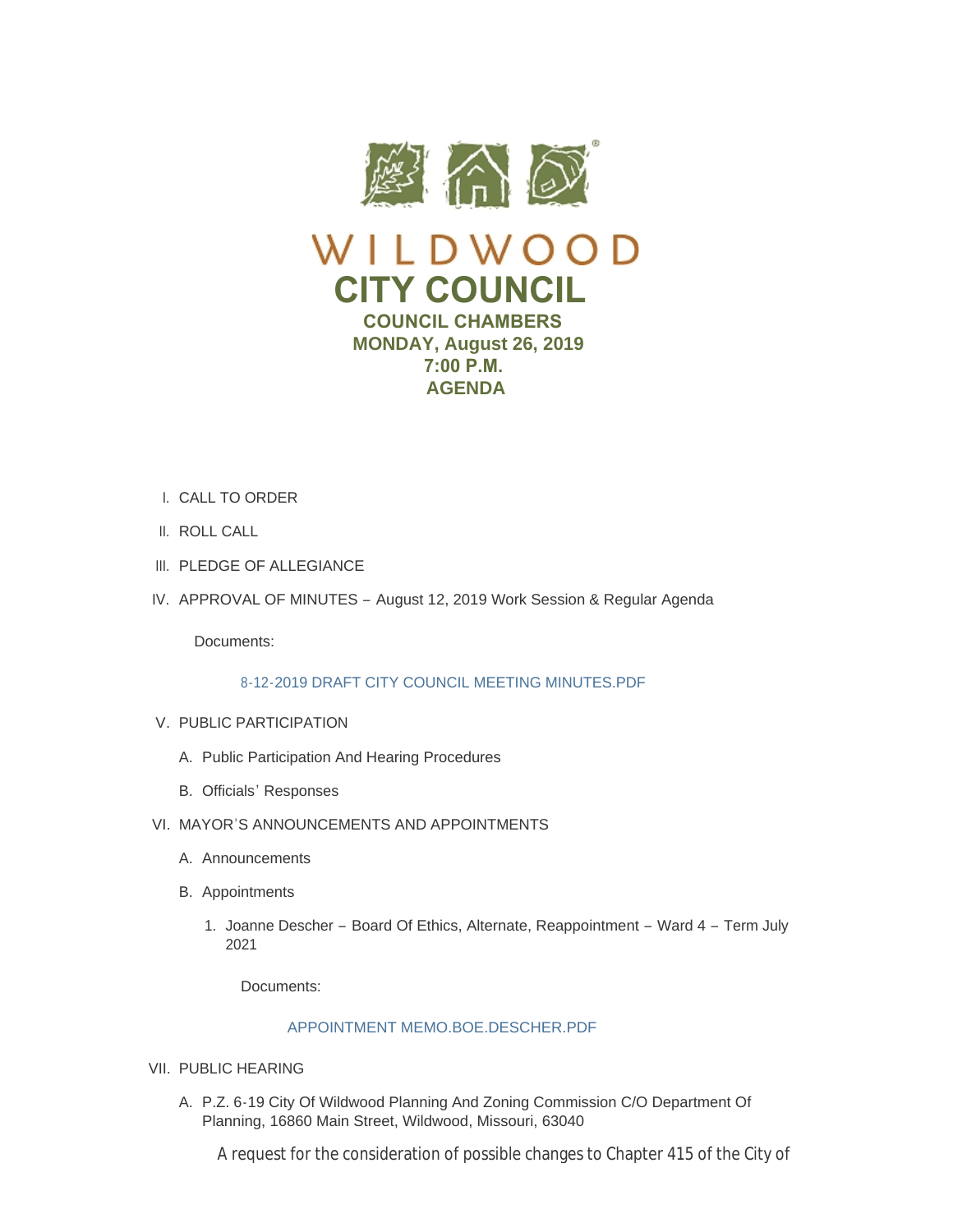A request for the consideration of possible changes to Chapter 415 of the City of Wildwood's Code of Municipal Ordinances that would potentially provide new regulations governing the cultivation, manufacture, transportation, distribution, testing, and sale (dispensary) of medical marijuana, within any "NU" Non-Urban Residence District, "C" Commercial District, or "M" Industrial District zoned parcel of ground within the City of Wildwood. The consideration of such is necessitated by the timeline and requirements established in the constitutional amendment that was approved and passed by the voters of Missouri on November 6, 2018 for such activities. Any considerations relating to any possible new regulations associated with these activities are premised upon the City of Wildwood's required protection of the public's health, safety, and general welfare through the application of its zoning and land use regulations. (Wards – All)

Documents:

# [PUBLIC HEARING -](https://www.cityofwildwood.com/AgendaCenter/ViewFile/Item/21749?fileID=27203) P.Z. 6-19.PDF

- VIII. LEGISLATION
	- UNFINISHED BUSINESS A.
		- BILL #2489 1.

AN ORDINANCE BY THE CITY COUNCIL OF THE CITY OF WILDWOOD, MISSOURI AUTHORIZING THE MAYOR OF THE CITY OF WILDWOOD, MISSOURI, ON BEHALF OF THE CITY OF WILDWOOD, MISSOURI, TO EXECUTE AND ISSUE A PURCHASE ORDER TO INTEGRATED FACILITY SERVICES TO PROVIDE AND INSTALL THE VERSION 3.0 SOFTWARE UPGRADE AND ALL RELATED COMPONENTS, RE-DESIGN THE GRAPHICS PACKAGE AND REMOVE ALL JAVA-RELATED COMPONENTS. *Recommended by Co Interim City Administrators* (Second Reading) (Wards – All) Direct Budgetary Impact: not to exceed \$15,495.00

Documents:

## [BILL 2489.PDF](https://www.cityofwildwood.com/AgendaCenter/ViewFile/Item/21752?fileID=27204)

BILL #2490 2.

AN ORDINANCE BY THE CITY COUNCIL OF THE CITY OF WILDWOOD, MISSOURI HEREBY AUTHORIZING THE ADDITION OF A NEW SUBSECTION (SUBSECTION V.) WITHIN CHAPTER 415 OF THE CITY OF WILDWOOD'S CODE OF ORDINANCES, SPECIFICALLY CHAPTER 415.380 (V.), MISCELLANEOUS REGULATIONS, WHICH WOULD ADDRESS CERTAIN ISSUES AND CONCERNS RELATING TO HOTELS, MOTELS, AND SIMILAR TYPES OF USES, SPECIFICALLY REGARDING GUEST VEHICLES AND THE IDENTIFICATION OF THEM RELATIVE TO PARKING AND/OR STORAGE IN CONJUNCTION WITH THESE ACTIVITIES, ALL BEING CONSISTENT WITH THE ACTION OF THE PLANNING AND ZONING COMMISSION DATED JUNE 3, 2019, IN ITS LETTER OF RECOMMENDATION ON THIS MATTER. *Recommended by Planning and Zoning Commission* (Second Reading) (Wards – All) Direct Budgetary Impact: None

Documents:

## [BILL 2490.PDF](https://www.cityofwildwood.com/AgendaCenter/ViewFile/Item/21753?fileID=27205)

BILL #2492 3.

AN ORDINANCE BY THE CITY COUNCIL OF THE CITY OF WILDWOOD, MISSOURI AUTHORIZING THE MAYOR OF THE CITY OF WILDWOOD, MISSOURI TO ENTER INTO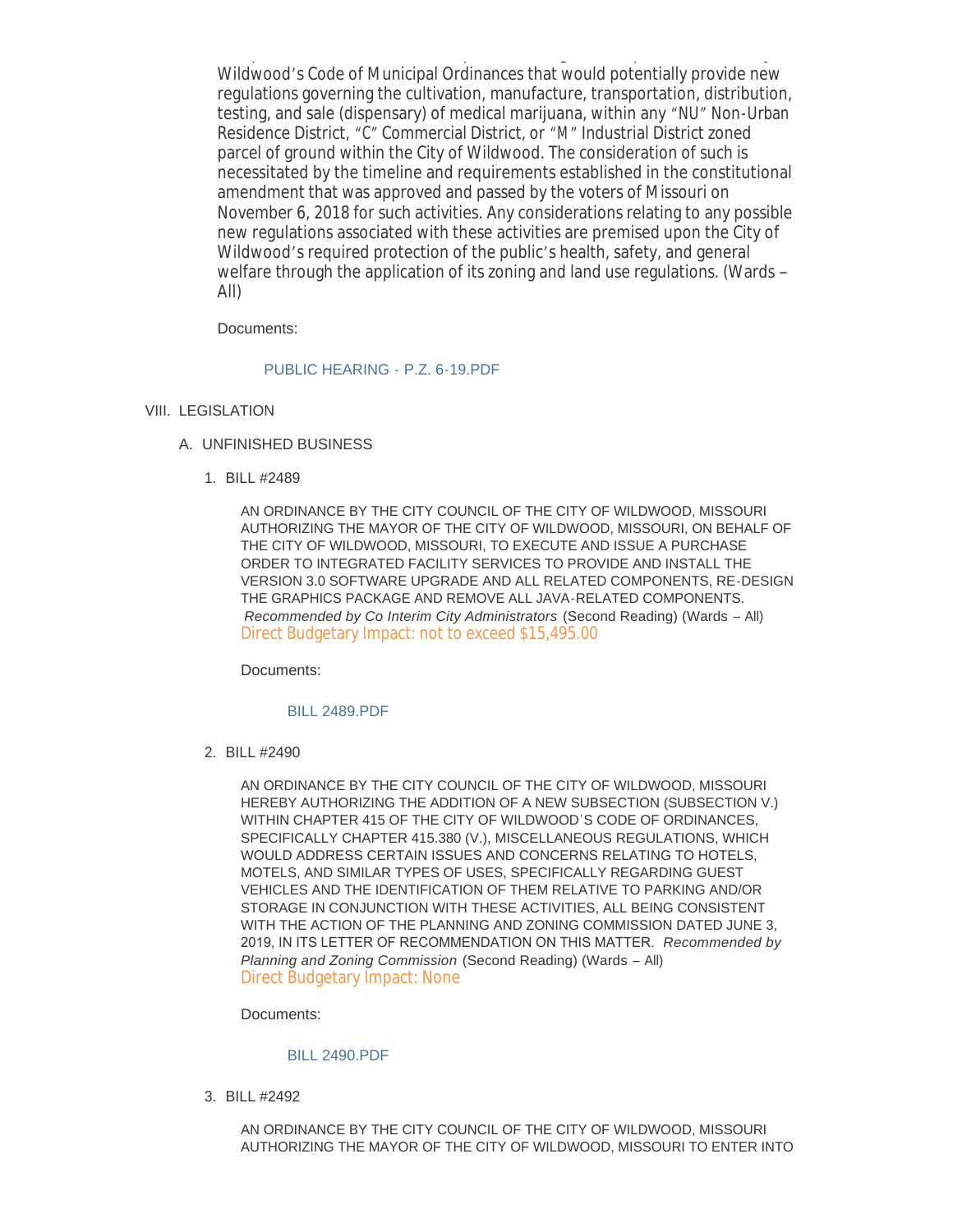A CONTRACT WITH BYRNE & JONES CONSTRUCTION, INC. FOR THE INSTALLATION OF AN OVERFLOW PARKING LOT AT THE AL FOSTER MEMORIAL TRAILHEAD, AS INDICATED IN THE BID DOCUMENTS AND SPECIFICATIONS, ALL IN KEEPING WITH THE DOCUMENTATION SUBMITTED BY SUCH IN RESPONSE TO THE CITY'S ADVERTISEMENT IN THIS REGARD, AND THE RECOMMENDATION OF THE PLANNING AND PARKS COMMITTEE OF CITY COUNCIL REGARDING THIS PROJECT'S COMPONENTS. *Recommended by the Planning and Parks Committee of City Council* (Second Reading) (Ward – Six) Direct Budgetary Impact: \$102,000

Documents:

[BILL 2492.PDF](https://www.cityofwildwood.com/AgendaCenter/ViewFile/Item/21754?fileID=27206)

BILL #2493 4.

AN ORDINANCE BY THE CITY COUNCIL OF THE CITY OF WILDWOOD, MISSOURI AUTHORIZING THE MAYOR OF THE CITY OF WILDWOOD, MISSOURI, ON BEHALF OF THE CITY OF WILDWOOD, MISSOURI, TO EXECUTE A CONSULTANT/SERVICES AGREEMENT WITH GEOTECHNOLOGY, INC. TO COMPLETE GEOPHYSICAL SURVEYS AND GEOTECHNICAL EXPLORATIONS, AS NECESSARY, TO EVALUATE THE STABILITY AND SAFETY OF PIERSIDE LANE, AS IT IS CONSTRUCTED ON AN EARTHEN DAM THAT FORMS THE LARGE WATER FEATURE WITHIN THE HARBORS AT LAKE CHESTERFIELD SUBDIVISION. *Recommended at the July 22, 2019 City Council Work Session* (Second Reading) (Wards – Four and Seven) Direct Budgetary Impact: \$58,800 (\$24,186.55 will be provided from an existing special escrow)

Documents:

## [BILL 2493.PDF](https://www.cityofwildwood.com/AgendaCenter/ViewFile/Item/21755?fileID=27207)

- B. NEW BUSINESS
	- BILL #2494 1.

AN ORDINANCE AUTHORIZING THE MAYOR OF THE CITY OF WILDWOOD, MISSOURI TO EXECUTE A CONSULTANT/SERVICES AGREEMENT ON BEHALF OF THE CITY OF WILDWOOD WITH INTUITION AND LOGIC, LLC. FOR THE PRELIMINARY DESIGN OF THE WOODS ROAD FLOOD MITIGATION PROJECT WITHIN THE CITY OF WILDWOOD. *Recommended by the Administration/Public Works Committee* (First Reading) (Wards – Six and Eight)

Direct Budgetary Impact: \$75,000

Documents:

## [BILL 2494.PDF](https://www.cityofwildwood.com/AgendaCenter/ViewFile/Item/21757?fileID=27208)

BILL #2495 2.

AN ORDINANCE AUTHORIZING THE MAYOR OF THE CITY OF WILDWOOD, MISSOURI, TO EXECUTE A CONSULTANT/SERVICES AGREEMENT ON BEHALF OF THE CITY OF WILDWOOD WITH O.R. COLAN ASSOCIATES, LLC, FOR EASEMENT ACQUISTION SERVICES ON THE MANCHESTER ROAD SHARED USE PATH PROJECT WITHIN THE CITY OF WILDWOOD. *Recommended by the Administration/Public Works Committee* (First Reading) (Ward – One)

Direct Budgetary Impact: \$28,300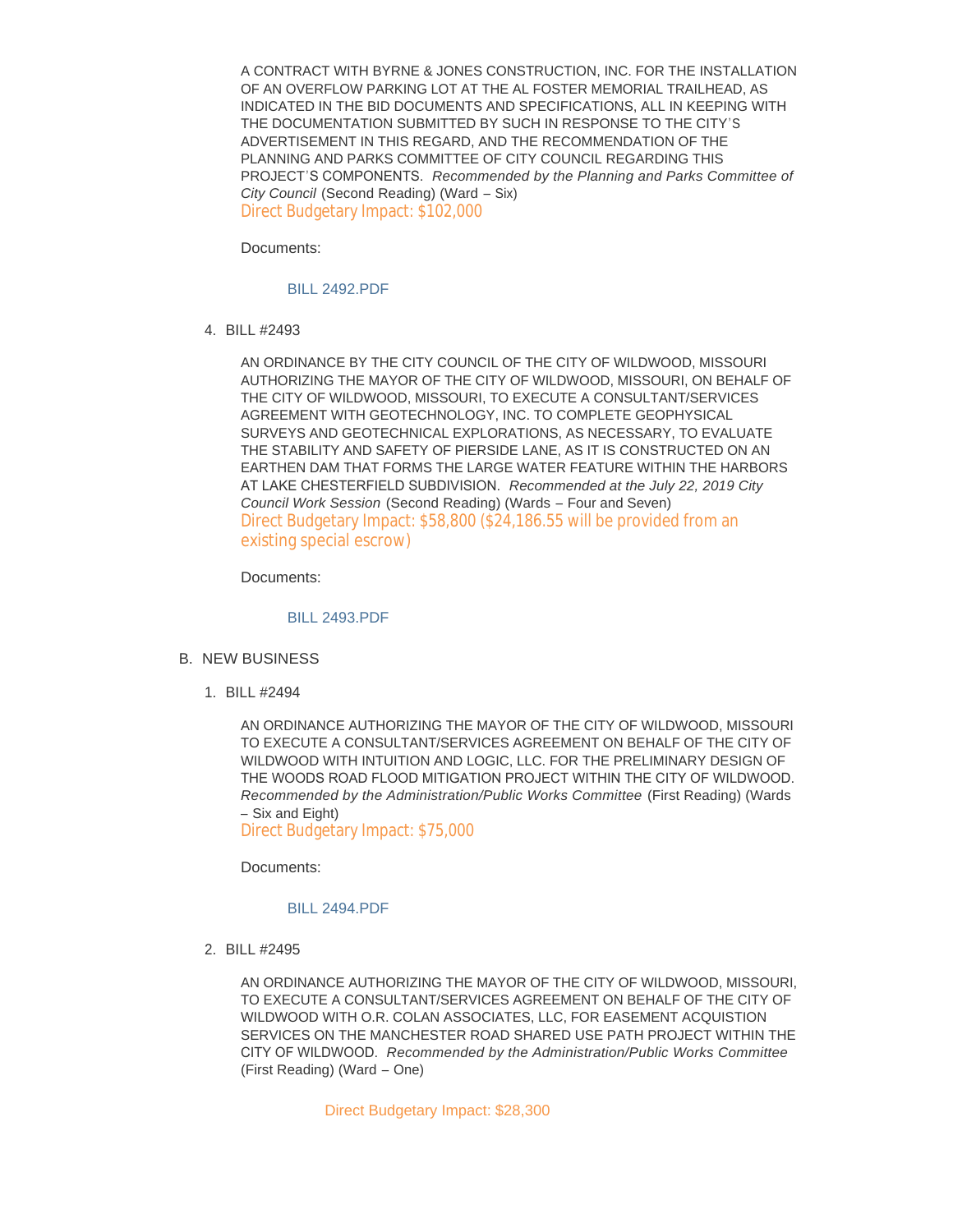Documents:

# [BILL 2495.PDF](https://www.cityofwildwood.com/AgendaCenter/ViewFile/Item/21758?fileID=27209)

BILL #2496 3.

AN ORDINANCE BY THE CITY COUNCIL OF THE CITY OF WILDWOOD, MISSOURI AUTHORIZING THE CONSOLIDATION OF TWO (2) PARCELS OF GROUND, ADDRESSED AS 2512 AND 2524 LINDY LANE (IDENTIFIED BY ST. LOUIS COUNTY ASSESSOR'S LOCATOR NUMBERS 24V530533 AND 24V530542), BOTH BEING LOCATED IN THE EAST HALF OF THE SOUTHWEST QUARTER OF SECTION 1, TOWNSHIP 44 NORTH, RANGE 3 EAST, CITY OF WILDWOOD, ST. LOUIS COUNTY, MISSOURI AND, MORE SPECIFICALLY, SITUATED ON THE EAST SIDE OF LINDY LANE, NORTH OF MANCHESTER ROAD; THEREBY CREATING A SINGLE LEGAL LOT OF RECORD, WHICH IS IN GREATER CONFORMANCE TO THE ACREAGE REQUIREMENTS OF THE NU NON-URBAN RESIDENCE DISTRICT, TO BE HEREAFTER KNOWN AS CONSOLIDATED LOT A. *Recommended by the Department of Planning* (First Reading) (Ward – Eight) Direct Budgetary Impact: None

Documents:

# [BILL 2496.PDF](https://www.cityofwildwood.com/AgendaCenter/ViewFile/Item/21759?fileID=27210)

BILL #2497 4.

AN ORDINANCE AUTHORIZING THE DIVISION OF A 6.89-ACRE TRACT OF LAND, PER THE LOT SPLIT PROCEDURE OF CHAPTER 420.110 SUBDIVISION AND DEVELOPMENT REGULATIONS OF THE WILDWOOD MUNICIPAL CODE, FOR A PROPERTY IDENTIFIED BY ST. LOUIS COUNTY LOCATOR NUMBER 23Y440033, LOCATED IN THE SOUTHWEST QUARTER OF SECTION 33, TOWNSHIP 45 NORTH, RANGE 3 EAST, CITY OF WILDWOOD, MISSOURI, AND, MORE SPECIFICALLY, SITUATED ON THE SOUTH SIDE OF WILD HORSE CREEK ROAD, WEST OF STATE ROUTE 100, FOR THE PURPOSES OF CREATING TWO (2) PARCELS OF GROUND, HEREAFTER TO BE KNOWN AS LOTS 1 AND 2 OF NORDMAN ESTATES. *Recommended by the Department of Planning* (First Reading) (Ward – One) Direct Budgetary Impact: None

Documents:

# [BILL 2497.PDF](https://www.cityofwildwood.com/AgendaCenter/ViewFile/Item/21760?fileID=27211)

BILL #2498 5.

AN ORDINANCE REVISING THE BUDGET FOR THE CITY OF WILDWOOD, MISSOURI, FOR THE FISCAL YEAR COMMENCING ON JANUARY 1, 2019 AND ENDING ON DECEMBER 31, 2019. *Recommended by the City Administrator* (First Reading) (Wards  $-$  All $)$ 

Direct Budgetary Impact: TBD

Documents:

## [BILL 2498.PDF](https://www.cityofwildwood.com/AgendaCenter/ViewFile/Item/21761?fileID=27212)

- IX. RESOLUTIONS
	- A. RESOLUTION #2019-30

A RESOLUTION BY THE CITY COUNCIL OF THE CITY OF WILDWOOD, MISSOURI AUTHORIZING THE CITY ADMINISTRATOR OF THE CITY OF WILDWOOD, MISSOURI, ON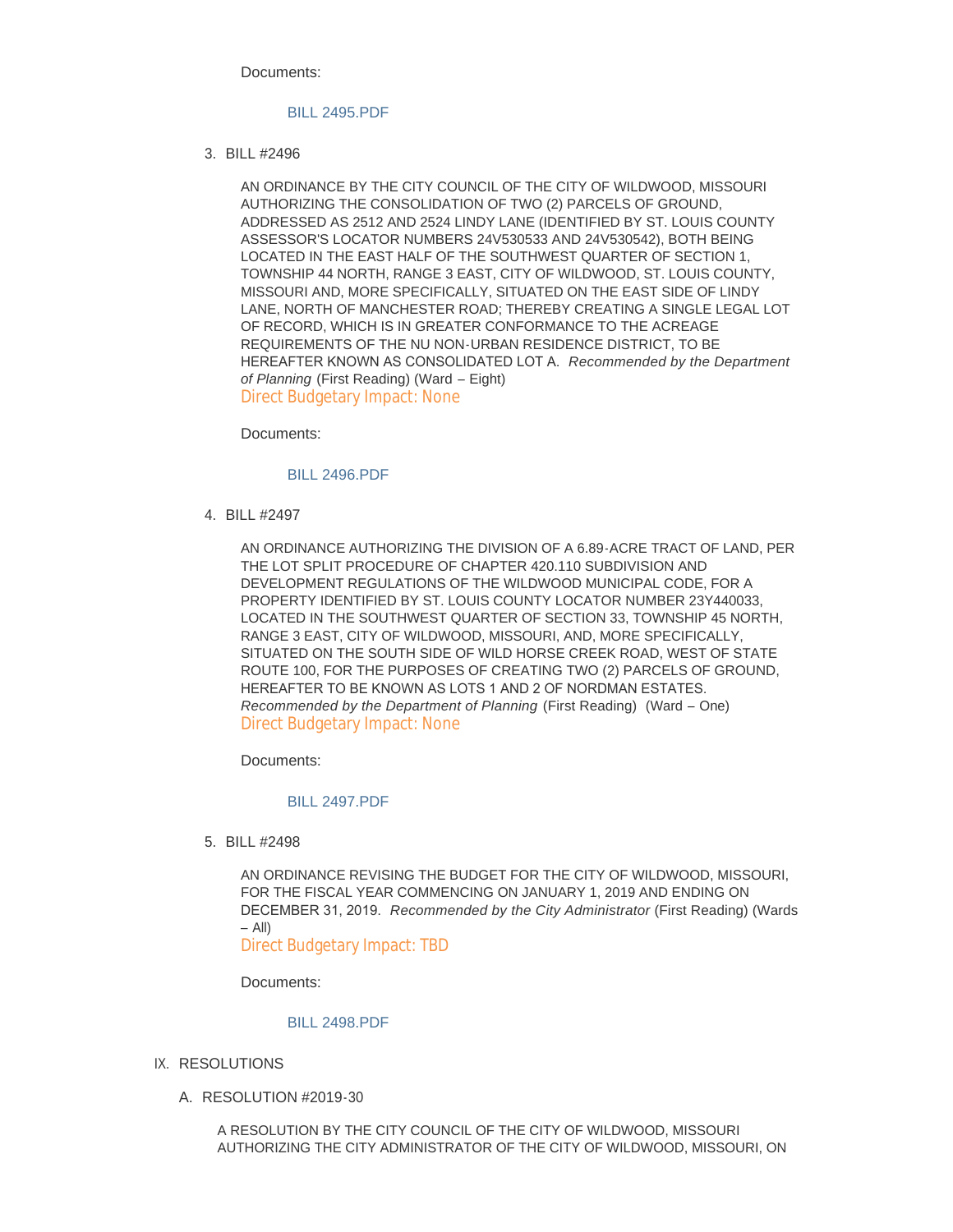BEHALF OF THIS COMMUNITY, TO AUTHORIZE AND EXECUTE A PURCHASE ORDER WITH GAEHLE CONTRACTING SERVICES FOR THE 2019 WILDWOOD BBQ BASH EVENT. *Recommended by the Department of Planning and Parks* (Wards – All) Direct Budgetary Impact: \$15,000

Documents:

## [RESOLUTION 2019-30.PDF](https://www.cityofwildwood.com/AgendaCenter/ViewFile/Item/21763?fileID=27213)

B. RESOLUTION #2019-31

A RESOLUTION BY THE CITY COUNCIL OF THE CITY OF WILDWOOD, MISSOURI AUTHORIZING THE MAYOR OF THE CITY OF WILDWOOD, MISSOURI, TO THE BENEFIT OF THIS COMMUNITY, TO EXECUTE A CONTRACT WITH FIRST STUDENT (Washington, Missouri) FOR SHUTTLE SERVICES IN ASSOCIATION WITH THE 2019 WILDWOOD BBQ BASH EVENT. *Recommended by the Department of Planning and Parks* (Wards – All)

Direct Budgetary Impact: \$17,500

Documents:

#### [RESOLUTION 2019-31.PDF](https://www.cityofwildwood.com/AgendaCenter/ViewFile/Item/21764?fileID=27214)

C. RESOLUTION #2019-32

A RESOLUTION BY THE CITY COUNCIL OF THE CITY OF WILDWOOD, MISSOURI AUTHORIZING THE CITY ADMINISTRATOR OF THE CITY OF WILDWOOD, MISSOURI, ON BEHALF OF THIS COMMUNITY, TO AUTHORIZE AND EXECUTE A PURCHASE ORDER WITH PORTABLE WATER CLOSET (PWC) FOR THE 2019 WILDWOOD BBQ BASH EVENT. *Recommended by the Department of Planning and Parks* (Wards – All) Direct Budgetary Impact: \$8,000

Documents:

#### [RESOLUTION 2019-32.PDF](https://www.cityofwildwood.com/AgendaCenter/ViewFile/Item/21765?fileID=27215)

D. RESOLUTION #2019-33

A RESOLUTION BY THE CITY COUNCIL OF THE CITY OF WILDWOOD, MISSOURI AUTHORIZING THE CITY ADMINISTRATOR OF THE CITY OF WILDWOOD, MISSOURI, ON BEHALF OF THIS COMMUNITY, TO AUTHORIZE AND EXECUTE A PURCHASE ORDER WITH GREEN 2GO, L.L.C, FOR THE 2019 WILDWOOD BBQ BASH EVENT. *Recommended by the Department of Planning and Parks* (Wards – All) Direct Budgetary Impact: \$9,000

Documents:

# [RESOLUTION 2019-33.PDF](https://www.cityofwildwood.com/AgendaCenter/ViewFile/Item/21766?fileID=27224)

E. RESOLUTION #2019-34

A RESOLUTION OF THE CITY OF WILDWOOD, MISSOURI, ESTABLISHING A POLICY FOR SCHEDULING MEETINGS IN THE MONTHS OF JUNE, JULY AND AUGUST OF EACH YEAR. *Recommended by Council Members Remy and Garritano* (Wards – All) Direct Budgetary Impact: TBD

Documents: